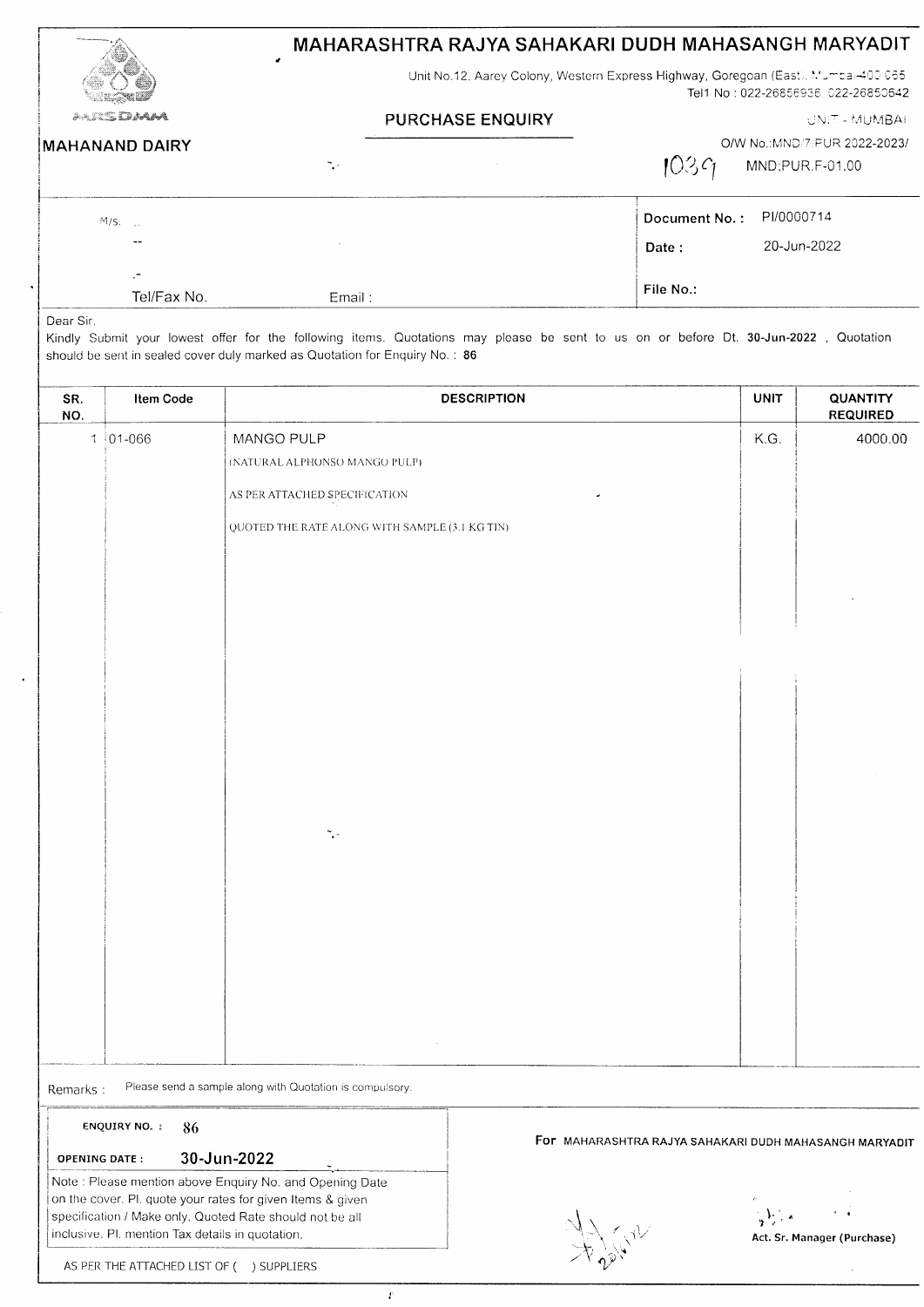## **TERMS AND CONDITIONS**

- 1. Please offer your rates on F.O.R. Mumbai / Ex. Dairy Store basis. Quoted Rate should be all inclusive (i.e. with P&F, Transport / Freight Charges etc.) and clearly mention only applicable GST percentage separately.
- 2. Rate Quoted with P&F, Extra Freight / Transport Charges will be considered as disqualify quotation.
- 3. Please attach the certificate of being an authorized dealer / distributor / of the company, under consideration, if any, along with the quotation.
- 4. Our term of payment is 30 days from the date of receipt and acceptance of goods as well as bills.
- 5. Your rates should be for the units given in our enquiry.
- 6. Packing and time of delivery should be clearly indicated.
- 7. Your offer should be valid for 60 days from the date of your quotation.
- 8. Please enclose leaflet, literature and samples along with quotation.
- 9. If we do not receive any response to our enquiry, it would be presumed that you are not interested in the above item / work, therefore, we will discontinue sending enquiries hereafter.
- 10. Supplier should clearly state the percentage of discount offered by them.
- 11. Rights of rejection reserved with M.R.S.D.M.M. Mumbai.
- 12. Samples should be provided at your own cost.

Ï

 $\frac{1}{2}$ 

## 13. Bill for Material should be Mentioned of GSTN, Address & PAN No.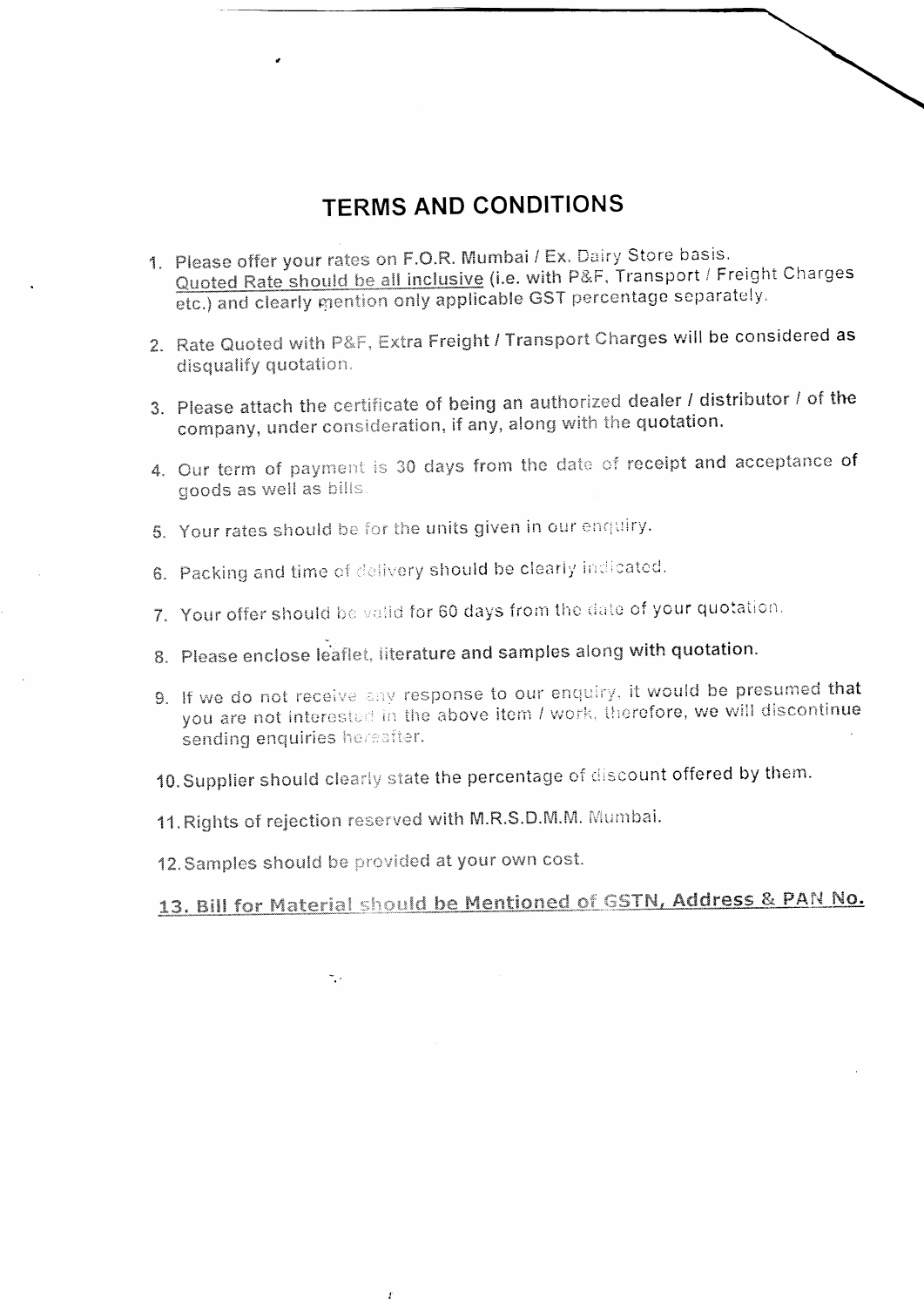

MAHANAND DAIRY

SPECIFICATIONS FOR CANED ALPHANSO MANGO PULP (NATURAL)

- It should be prepared from selected ripped genuine Ratnagiri Alphanso Mango-fruits.  $3.0$
- It should be natural and shall not have any added sugar / s.  $1.1$
- Total soluble solid of Natural Mango pulp should be not less than 12.0%  $1.2$
- The finished product should have PH between 3.5 4.0.  $1.3$
- Acidity of the finished product should be between 0.3-0.65%  $1.4$
- Brix Reading should be 15° 19° with hand refractometer at Room Temperature.  $1.5$
- Citric Acid, if used, should be of food grade. 1.6
- It should not contain any added colour. 1.7
- It should be free from any foreign particles or mango shreds. 1.8
- Taste and flavour should be of natural Alphanso (no artificial flavour or  $1.9$ natural extract of Alphanso should be added.)
- It should be processed and canned using laquor coated tins as per regulations  $1.10$ given by FPO.
- Packing size should be 850g or 3.2 kg.  $1.11$
- All tins should carry FPO label and should have shelf life for 12 months at ambient temperature (i.e. it should not deteriorate or cans / tins should not bloat or 1.12 ferment during storage.).
- Microbial Count:  $1.13$ 
	- A) Yeast/Mould < 50 cfu /g
	- B) Total plate count < 50 cfu/g
	- c) Staphylococcus aureus :- 10 cfu/gm
	- (Coagulase Positive)
	- D) Salmonella sp. :- Absent /25 gm cfu/25 gm
	- E) Listeria monocytogens :- Absent / gm cfu/gm
	- F)  $E\text{-}Coli$  0157 Absent per 25 gm
	- $\acute{G}$ ) Vibrio cholerae :- Absent per 25 gm

| Knoter                    | APPROVED BY | RELEASED BY     |
|---------------------------|-------------|-----------------|
| PREPARED BY<br>01/01/2019 | $OC/SP-61$  | Page No. 1 of 2 |
| √er                       |             |                 |

Ï